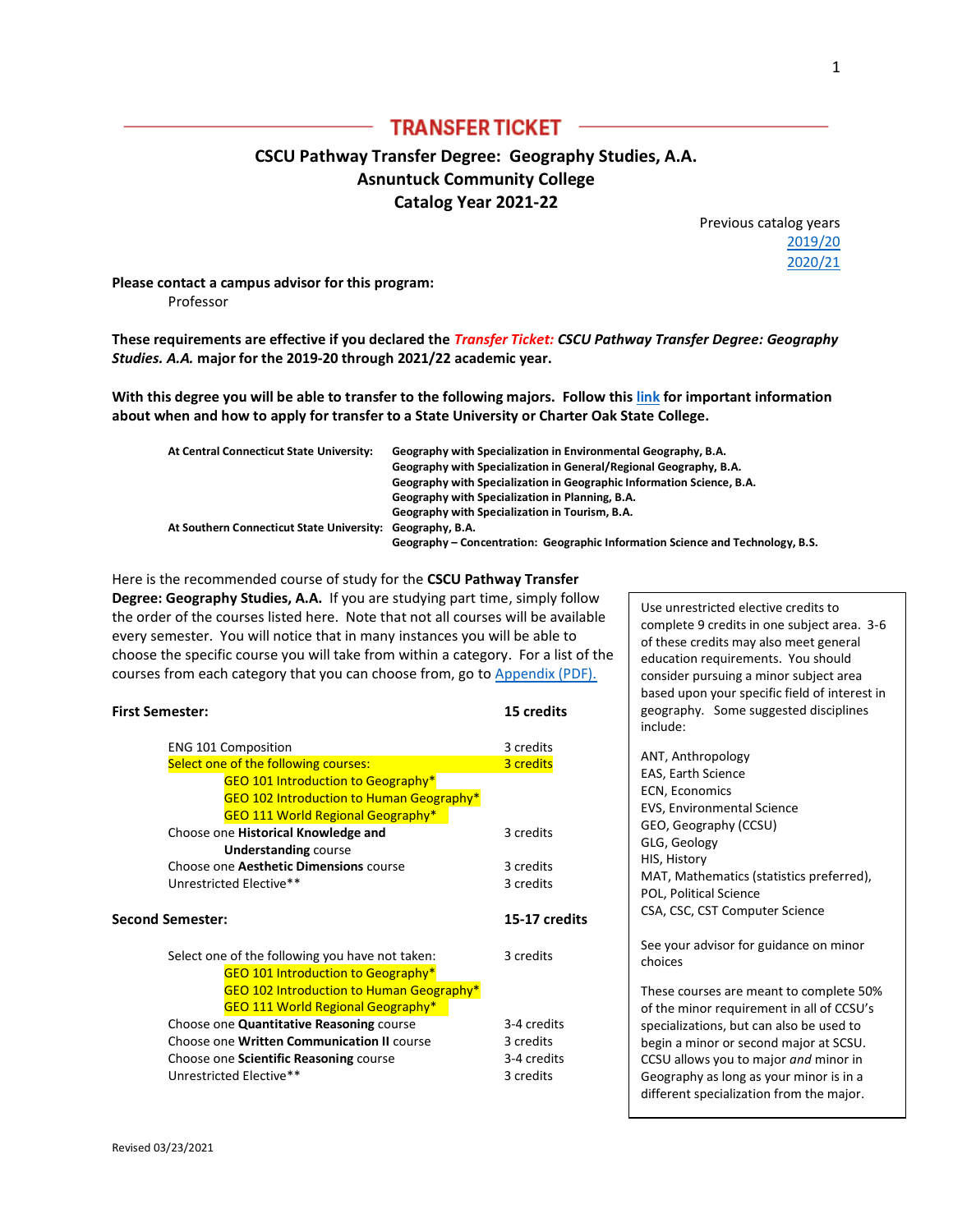## **Begin th[e transfer application process](http://www.ct.edu/files/pdfs/Timeline%20for%20Priority%20Registration.pdf) in your third semester or the semester before you plan to graduate. FAFSA becomes available Oct 1.**

| Third Semester: |                                                                    | 15-16 credits |
|-----------------|--------------------------------------------------------------------|---------------|
|                 | Choose one Scientific Knowledge and<br><b>Understanding course</b> | 3-4 credits   |
|                 | Choose one Social Phenomena course                                 | 3 credits     |
|                 | Choose one Additional General Education I-                         | 3 credits     |
|                 | <b>Creativity course</b>                                           |               |
|                 | Two Unrestricted Electives**                                       | 6 credits     |
|                 | <b>GEO 204 Geography and Tourism Development*</b>                  |               |
|                 | is strongly recommended if you are planning                        |               |
|                 | to pursue the Specialization in Tourism at<br>Central.             |               |

### **During your last semester at ACC, apply for graduation [by the dates found here.](http://www.asnuntuck.edu/graduation)**

| Fourth Semester:                                                               | 15 credits |
|--------------------------------------------------------------------------------|------------|
| Choose one Continued Learning and Information<br>Literacy course               | 3 credits  |
| Choose one <b>Oral Communication</b> course                                    | 3 credits  |
| Choose one Additional General Education II -<br><b>Global Knowledge course</b> | 3 credits  |
| Two Unrestricted Electives**                                                   | 6 credits  |

#### **Here is another way to look at the degree, by requirements**

## **General Education Requirements: 37-39 credits**

Unless a course is specifically designated, such as ENG 101 Composition for **Written Communication** I, you will have a choice about which course you take. For a list of the courses from each category that you can choose from, go to [Appendix \(PDF\).](http://www.ct.edu/files/tap/ACC-Appendix-1.pdf)

| <b>Written Communication I:</b><br><b>ENG 101 Composition</b>                                                                                                    | 3 credits   |
|------------------------------------------------------------------------------------------------------------------------------------------------------------------|-------------|
| Written Communication II (select one):                                                                                                                           | 3 credits   |
| Scientific Reasoning (select one):                                                                                                                               | 3-4 credits |
| Scientific Knowledge and Understanding (select one):<br>Note: You must complete one science course that<br>includes a lab. It can be in either science category. | 3-4 credits |
| <b>Quantitative Reasoning (select one):</b>                                                                                                                      | 3-4 credits |
| Historical Knowledge and Understanding (select one):                                                                                                             | 3 credits   |
| Social Phenomena (select one):                                                                                                                                   | 3 credits   |
| <b>Aesthetic Dimensions (select one):</b>                                                                                                                        | 3 credits   |
| Continued Learning and Information Literacy (select one):                                                                                                        | 3 credits   |